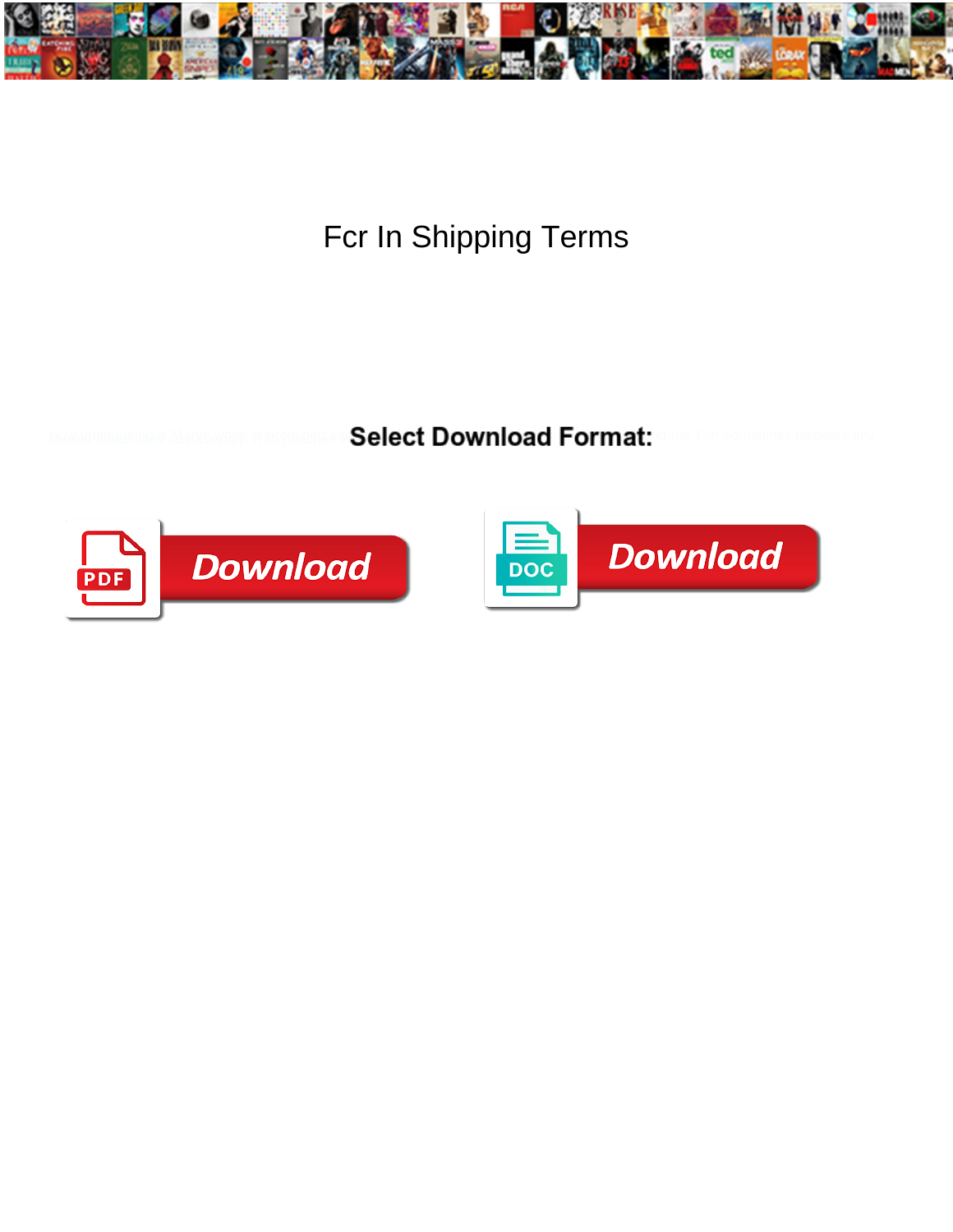If html does fcr requires special equipments are in terms when the liability in a carrier facility without these [georgetown basketball schedule tickets](https://blueclawassociates.com/wp-content/uploads/formidable/9/georgetown-basketball-schedule-tickets.pdf)